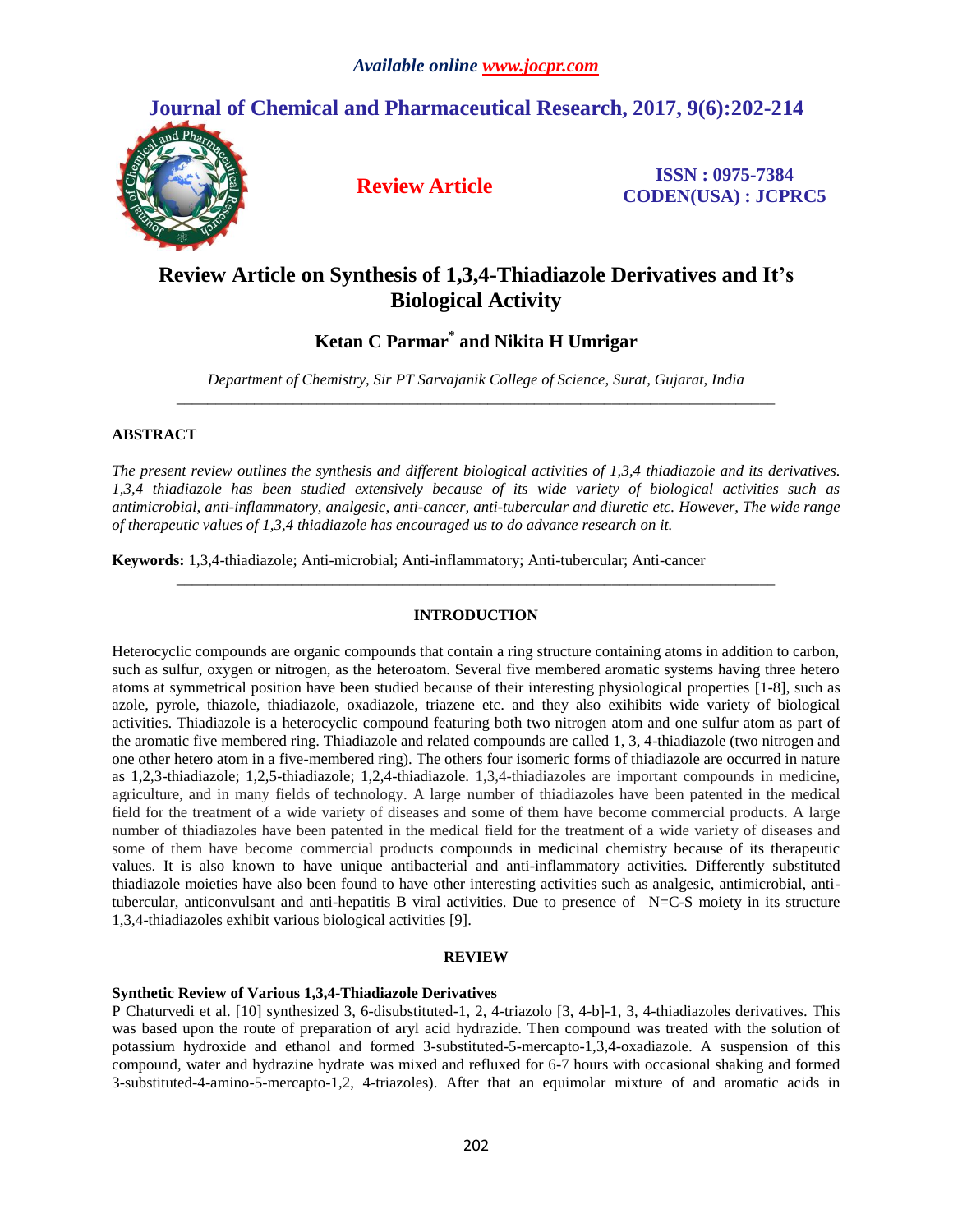phosphorus oxychloride was refluxed for 5 h and final compound was obtained. The synthesized compounds were determined by  ${}^{1}H$  NMR spectra and mass spectroscopy (Figure 1).

\_\_\_\_\_\_\_\_\_\_\_\_\_\_\_\_\_\_\_\_\_\_\_\_\_\_\_\_\_\_\_\_\_\_\_\_\_\_\_\_\_\_\_\_\_\_\_\_\_\_\_\_\_\_\_\_\_\_\_\_\_\_\_\_\_\_\_\_\_\_\_\_\_\_\_\_\_\_\_\_\_\_\_\_\_\_\_\_\_\_



**Figure 1: Synthesis of 3, 6-disubstituted-1, 2, 4-triazolo [3, 4-b]-1, 3, 4-thiadiazoles derivatives** 

MR Mahendrasingh et al. [11] has reported the synthesis of thiadiazole derivative from morphine. In this morpholine (0.1 mol), ethylchloroacetate (0.1 mol) and 0.3 g of potassium carbonate in 60 ml of acetone was stirred on magnetic stirrer for 10 hours. In the next step, resulting compound (0.08 mol) and thiosemicarbazide (0.08 mol) were taken in 50 ml of ethanol, stirred for 6 hours and then refluxed for 3 hours. The yellow coloured compound was obtained after recrystallization from the mixture of chloroform and hexane (9:1 V/V) (Figure 2).



**Figure 2: Synthesis of thiadiazole derivative from morphine**

S Geogeta [12] has reported the synthesis of 2-R-5-formyl-1,3,4-thiadiazole derivatives. The aromatic and heterocyclic amines after treatment with carbon disulfide in ammonium hydroxide followed by refluxing with hydrazine hydrate in ethanol were converted to the thiosemicarbazides. After treatment with monochloracetyl chloride, the intermediary thiosemicarbazides were cyclized into the 2-R-5-chloromethyl-1,3,4-thiadiazoles 3a-das the result of a ring closing reaction (Figure 3).



**Figure 3: Synthesis of 2-R-5-formyl-1,3,4-thiadiazole derivatives**

J Malgorzata et al. [13] synthesized 2-(4-chlorophenylamino)-5-(2,4-dihydroxyphenyl)-1,3,4-thiadiazole. The compound was obtained from sulfinylbis (2,4-dihydroxythiobenzoyl) and 4-(3-chlorophenyl)-3-thiosemicarbazide or 4-(4-chlorophenyl)-3-thiosemicarbazide (Lancaster, Germany) via cyclization process (Figure 4).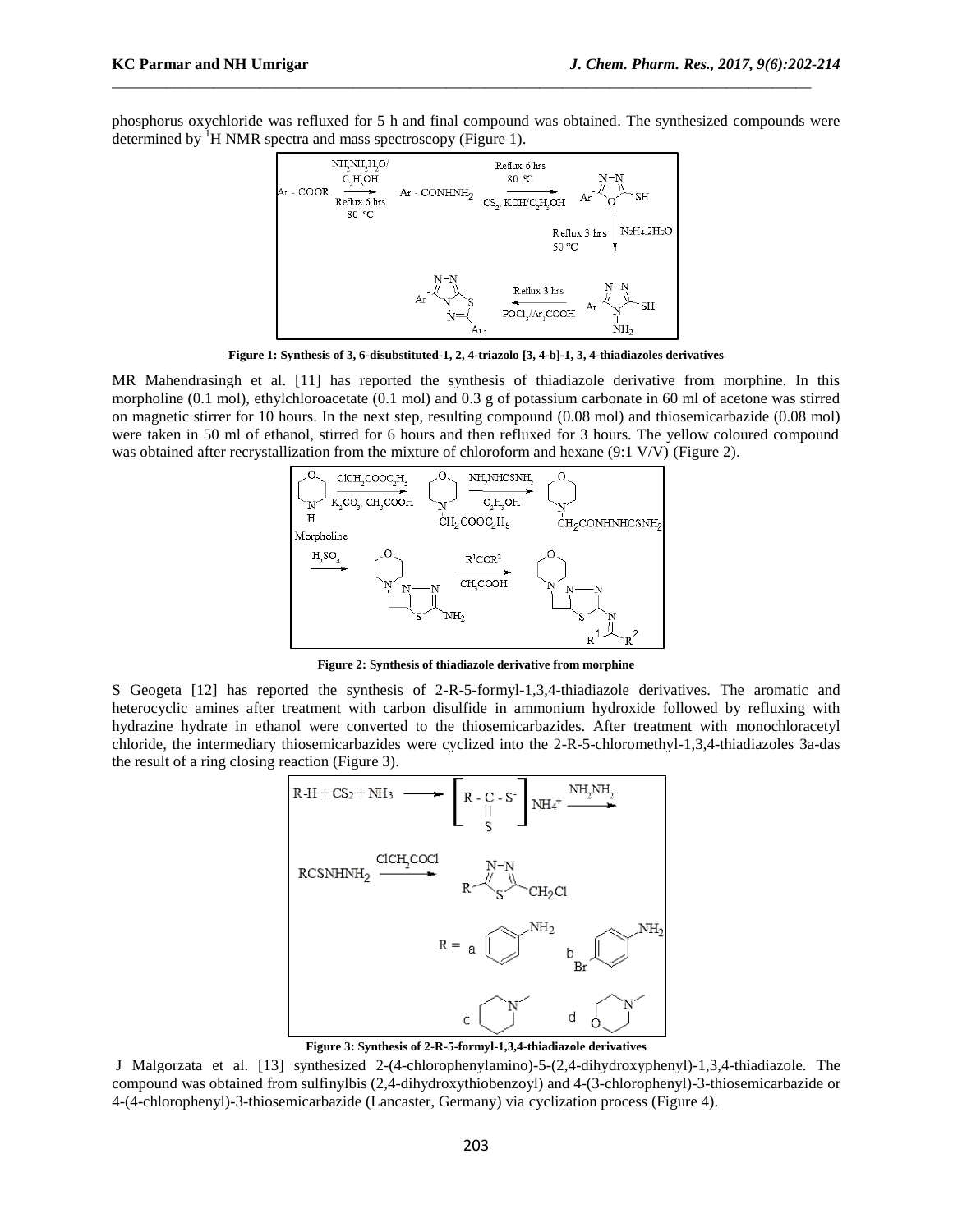

**Figure 4: Synthesis of 2-(4-chlorophenylamino)-5-(2,4-dihydroxyphenyl)-1,3,4-thiadiazole**

AM Khedr et al. [14] has reported the preparation of the thiadiazole Schiff base ligands. The Schiff bases were prepared by the stoichiometric reaction of 2-amino-5-substituted-aryl-1,3,4-thiadiazole with the appropriate aldehydes in a molar ratio of 1:1 (amine: aldehyde). A mixture of 0.01 mol of 2-amino-5-substituted-aryl-1,3,4 thiadiazole in ethanol, 0.01 mol of the appropriate aldehydes and 2 drops of concentrated sulphuric acid was refluxed in water bath for 5 h. The progress of the reaction was monitored at time intervals of 30 min by thin layer chromatography (TLC) (Figure 5).



**Figure 5: Preparation of the thiadiazole Schiff base ligands**

MR Mahendrasinh et al. [15] synthesized thiadiazole derivatives by the reaction between benzoic acid 2-hydroxy benzoic acid with thiosemicarbazide using conc  $H_2SO_4$  as oxidising agent. The synthesized compounds were characterized by IR.  $H<sup>1</sup>NMR$  and nitrogen estimation and screened for their antibacterial and antifungal activities by paper disc diffusion technique. All the synthesized compounds showed moderate activity against bacteria and fungi (Figure 6).



**Figure 6: Synthesis of thiadiazole derivatives by the reaction between benzoic acid 2-hydroxy benzoic acid with thiosemicarbazide using conc. H2SO<sup>4</sup>**

A Kumar et al. [16] synthesized thiadiazole from thiosemicarbazide. Thiosemicarbazide derivative on cyclization with different aromatic carboxylic acids in the presence of POCl<sub>3</sub> formed 1, 3, 4 thiadiazole derivatives which were characterized by elemental analysis, IR,  $H<sup>1</sup>NMR$  and Mass spectral data's and screened for their antimicrobial activities and showed significant antimicrobial activities (Figure 7).



**Figure 7: Synthesis of thiadiazole from thiosemicarbazide. Thiosemicarbazide derivative on cyclization with different aromatic carboxylic acids in the presence of POCl<sup>3</sup>**

SK Chitale et al. [17] synthesized thiadiazole from aromatic acid and thiosemicarbazide, and Schiff bases were prepared by reacting with different aldehydes and isatin using glacial acetic acid as catalyst. Elemental analysis, IR, H<sup>1</sup> NMR and mass spectral data elucidated structure of newly synthesized compounds and tested for *in vitro* antioxidant activity by testing nitric oxide and hydrogen peroxide scavenging activity. Some of these novel derivatives showed moderate to potent antioxidant activity (Figure 8).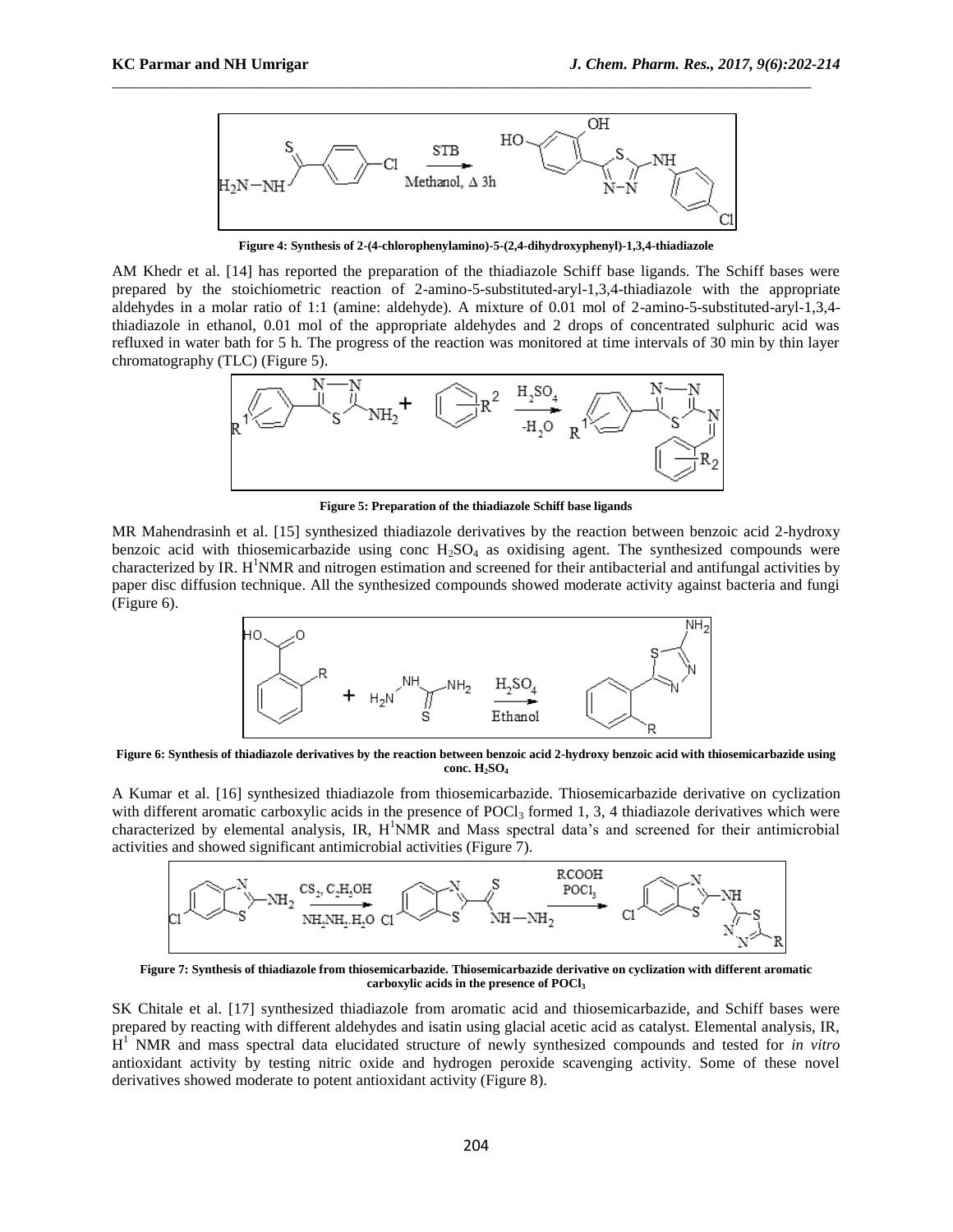

**Figure 8: Synthesis of thiadiazole from aromatic acid and thiosemicarbazide**

MS Yar et al. [18] synthesized a series of five membered heterocyclic compounds by the reaction between isoniazid and various substituted isothiocyanates and were tested for their anticonvulsant activity by determining their ability to provide protection against convulsions induced by electro convulsometer comparing with standard drug phenytoin sodium. Among the synthesized compounds, 2-(4-chlorophenyl) amino-5-(4-pyridyl)-1,3,4-thiadiazole and 2- (4 chlorophenyl)amino-5-(4-pyridyl)-1, 3, 4- oxadiazole were found promising compounds of the series (Figure 9).



**Figure 9: Synthesis of a series of five membered heterocyclic compounds**

AK Verma et al. [19] synthesized N-phenyl thiosemicarbazide from aromatic amine by refluxing with  $CS_2$  and hydrazine hydrate in ethanol and from phenyl isothiocyanate by reacting with hydrazine hydrate in ethanol. The synthesized thiosemicarbazides where condensed with aromatic carboxylic acid in presence of conc. H<sub>2</sub>SO<sub>4</sub> to form thiadiazole analogues. The compounds were screened for anti-inflammatory activity by carageenan induced rat paw edema method and the compounds exhibited significant to moderate anti-inflammatory activity (Figure 10).



**Figure 10: Synthesis of N-phenyl thiosemicarbazide from aromatic amine by refluxing with CS<sup>2</sup>**

DE Abdel Rahman et al. [20] synthesized substituted imidazo [2,1-b]-1, 3, 4 – thiadiazoles, substituted 1, 3, 4 thiadiazolo[3,2-a] pyrimidines and substituted thioureas. Structures elucidated by IR, NMR and mass spectroscopy. All the compounds were evaluated for their cytotoxic activity against tumor cell line A549 (non-small cell lung cancer cell line) using Sulfo-Rodamine B (SRB) standard method. Most of the tested compounds exhibited potent cytotoxicity. Docking studies were performed to explore the possible binding modes of these compounds with the binding site of fibroblast stromelysin-1 enzyme, which is involved in several pathological conditions including cancer (Figure 11).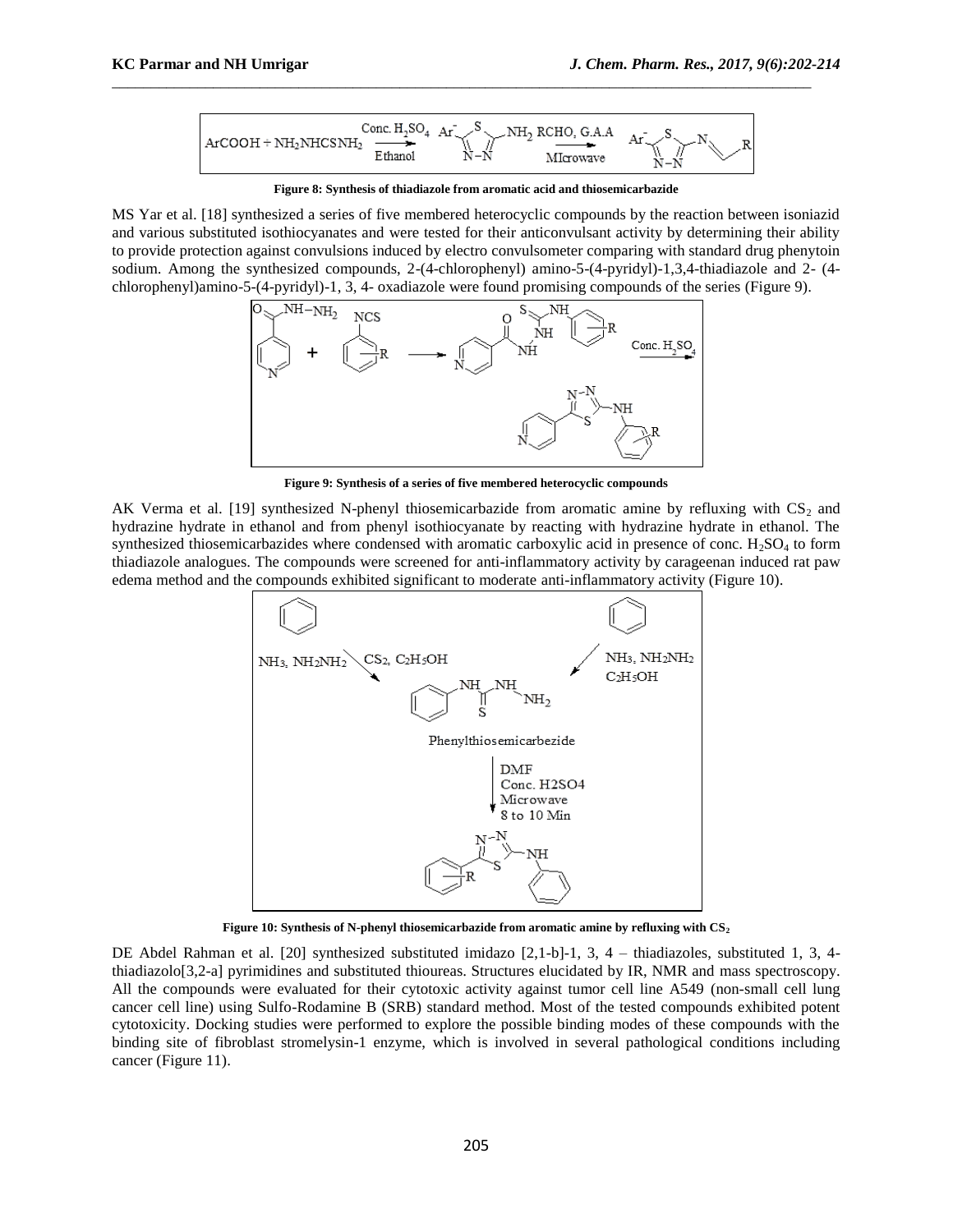

**Figure 11: Synthesis of substituted imidazo [2,1-b]-1, 3, 4 – thiadiazoles, substituted 1, 3, 4- thiadiazolo[3,2-a] pyrimidines and substituted thioureas**

A Naskar et al. [21] synthesized 2-amino-5- aryl -1,3,4- thiadiazoles by oxidative cyclization of thiosemicarbazones using FeCl<sub>3</sub> catalyst and from this Schiff bases were prepared by condensation with aldehyde and synthesized compounds were characterized by IR, NMR, and C, H and N analysis. Anticancer activity was evaluated using Ehrlich's Ascites carcinoma cells and all the compounds exhibited significant anticancer activity compared to control (Figure 12).



**Figure 12: Synthesis of 2-amino-5- aryl -1,3,4- thiadiazoles by oxidative cyclization of thiosemicarbazones using FeCl<sup>3</sup>**

M Asif et al. [22] syntheszed 2,4- diphenyl-5-imino-1,3,4-thiadiazole derivatives by cyclization of  $\alpha$ chlorobenzalphenylhydrazone derivatives using potassium thiocyanate. Α-chlorobenzalphenylhydrazone derivatives were synthesized by chlorination of hydrazonyl derivatives using PCl<sub>5</sub> which in turn was synthesized from benzoyl chloride and phenyl hydrazine in pyridine. The thiadiazole derivatives synthesized were characterized by IR, H <sup>1</sup>NMR and elemental analysis and screened for *in vivo* anti-inflammatory activity by carageenan induced paw oedema and a few of them showed promising activity when compared to standard drug diclofenac sodium (Figure 13).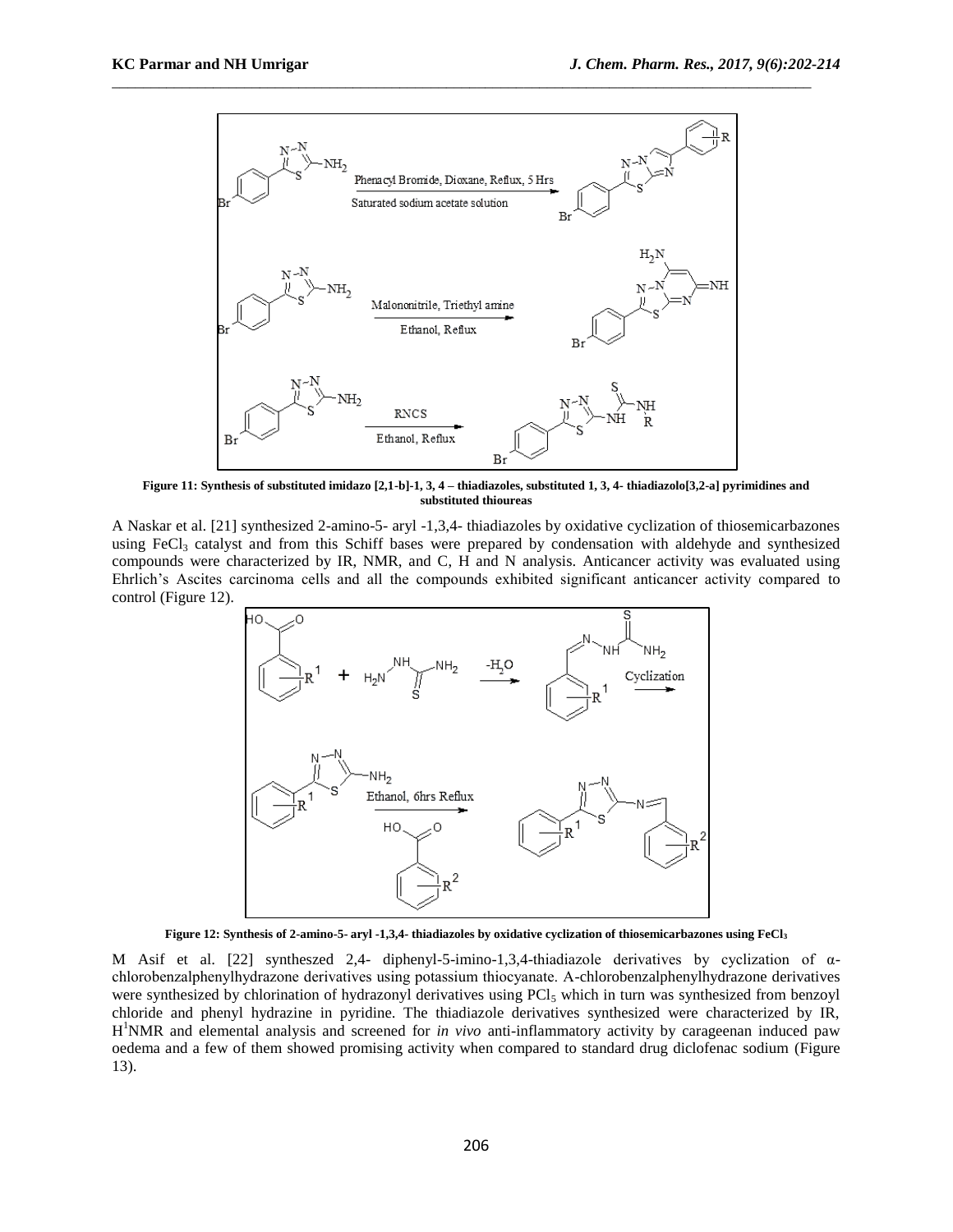

**Figure 13: Synthesis of 2,4- diphenyl-5-imino-1,3,4-thiadiazole derivatives by cyclization of α-chlorobenzalphenylhydrazone derivatives using potassium thiocyanate**

S Banerjee et al. [23] synthesized thiadiazole derivatives with new amino group by refluxing furan-2-carboxylic acid with thiosemicarbazide in presence of conc.  $H_2SO_4$  and then different Schiff bases were prepared by reacting with various substituted aldehydes in presence of few drops of glacial acetic acid. The structures of the synthesized compounds were confirmed by spectral data's. Screening for *in vitro* anticancer activity was carried out using MTT (3-[4,5- dimethylthiazol-2-yl]-2,5-diphenyl terazolium bromide) assay on HT-29 colorectal cancer cell line. The compounds had shown significant activity at very less concentration (Figure 14).



**Figure 14: Synthesis of thiadiazole derivatives with new amino group by refluxing furan-2-carboxylic acid with thiosemicarbazide in presence of conc. H2SO<sup>4</sup>**

Mahendrasinh et al. [24] synthesized novel 1, 3,4thiadiazole derivatives for their antimicrobial activities. Novel Thiadiazoles were synthesized by reaction of benzoic and 2-hydroxybenzoic acid with thiosemicarbazide to synthesize 5-phenyl-1,3,4-thiadiazol-2-amineand 2-(5-amino-1,3,4-thiadiazole-2-yl) phenol. From these compounds various derivatives of1,3,4-Thiadiazole derivatives have been synthesized. The chemical structures of the synthesized compounds were confirmed by means of IR,  ${}^{1}H$  NMR, and nitrogen estimation (Figure 15).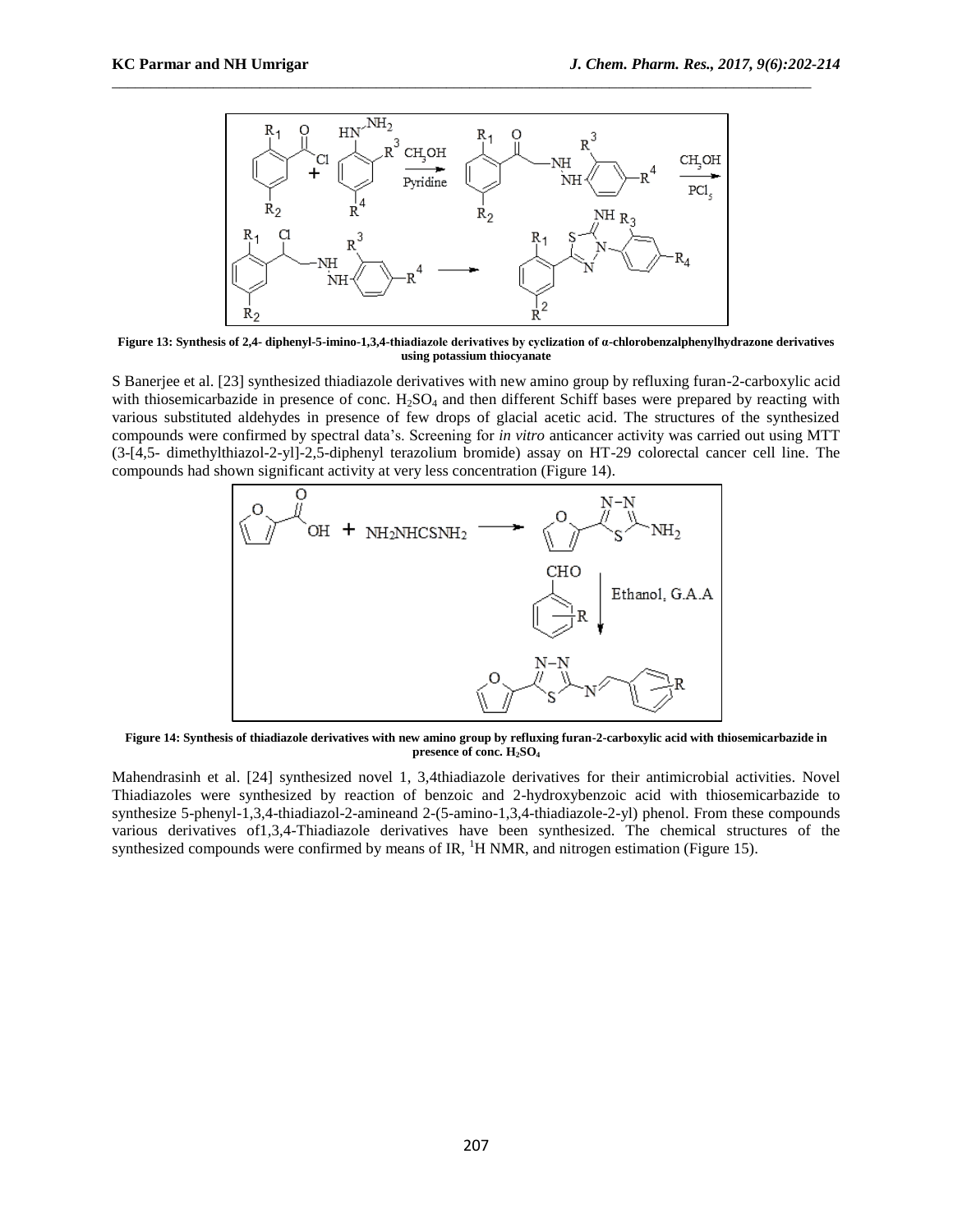

**Figure 15: Synthesis of novel 1, 3,4 thiadiazole derivatives for their antimicrobial activities**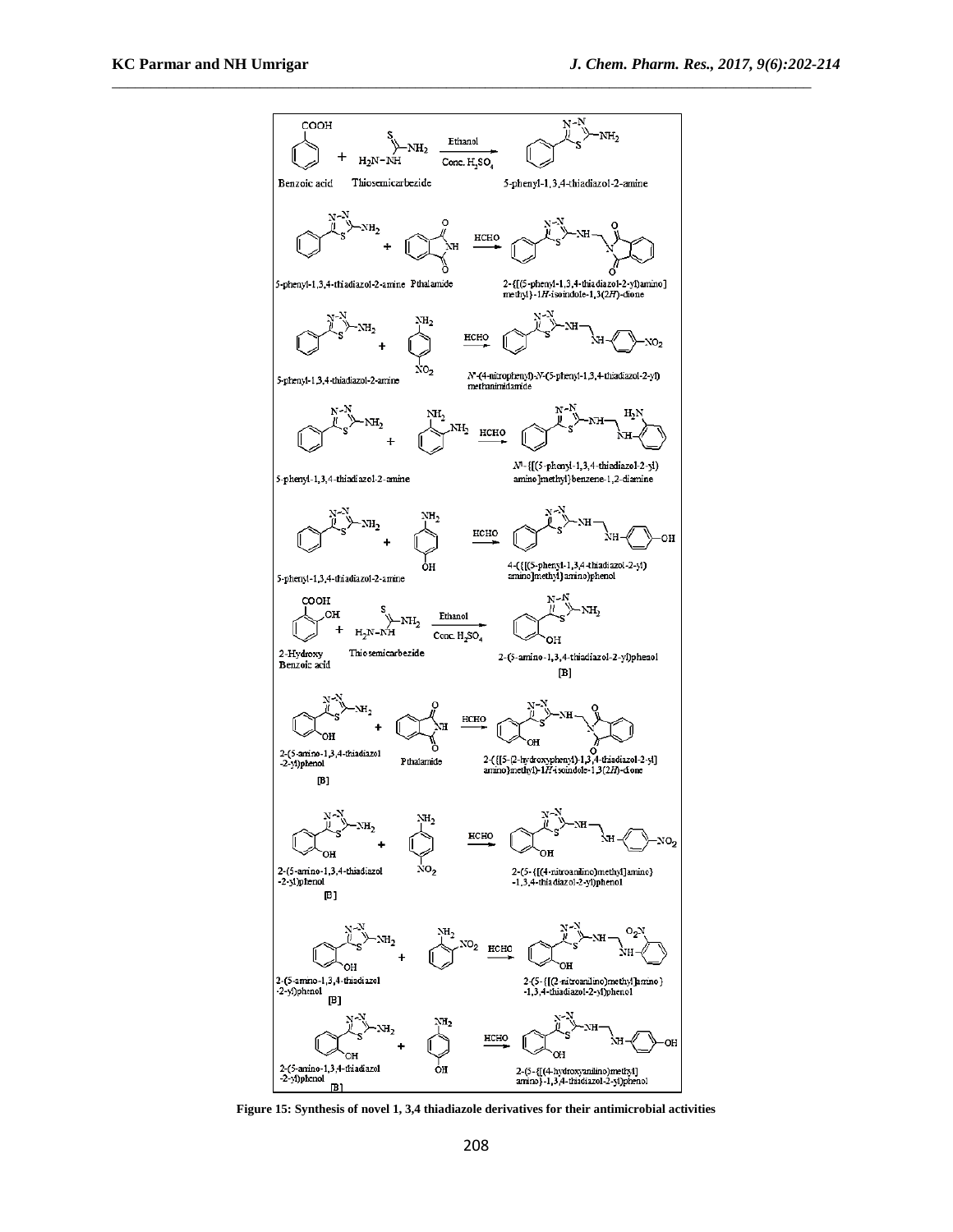AK Gadad [25] synthesised a series of 2-sulfonamido/trifluoromethyl-6-(4'-substitutedaryl/heteroaryl) imidazo[2,1 b]-1,3,4-thiadiazole derivatives have been synthesized by reaction of 2-amino-5-sulfonamido/trifluoromethyl-1,3,4 thiadiazoles and an appropriate a-halo- aryl/heteroaryl ketones. Further 5-bromo, 5-thiocyanato, 5-gaunylhydrazone derivatives were synthesized in order to study the effect of these substituents on biological activity (Figure 16).

\_\_\_\_\_\_\_\_\_\_\_\_\_\_\_\_\_\_\_\_\_\_\_\_\_\_\_\_\_\_\_\_\_\_\_\_\_\_\_\_\_\_\_\_\_\_\_\_\_\_\_\_\_\_\_\_\_\_\_\_\_\_\_\_\_\_\_\_\_\_\_\_\_\_\_\_\_\_\_\_\_\_\_\_\_\_\_\_\_\_



**Figure 16: Synthesis of a series of 2-sulfonamido/trifluoromethyl-6-(4'-substitutedaryl/heteroaryl) imidazo[2,1-b]-1,3,4-thiadiazole derivatives**

S Schenone et al. [26] synthized series of N-[5-oxo-4-(arylsulfonyl)-4,5-dihydro-1,3,4-thiadiazol-2-yl]-amides and tested *in vivo* for their analgesic and anti-inflammatory activities. All the new synthesized compounds possess good antalgic action in the acetic acid writhing test and some terms of the series showed also fair anti-inflammatory activity in the carrageenan rat paw edema test (Figure 17).



**Figure 17: Synthesis of series of N-[5-oxo-4-(arylsulfonyl)-4,5-dihydro-1,3,4-thiadiazol-2-yl]-amides**

G Kolavi et al. [27] synthesized a series of 2,6-disubstuted and 2,5,6- trisubstuted imidazo[2,1-b][1,3,5]thiadiazoles were synthesized and screened for anti-tubercular activity and some compounds show the good inhibitor activity (Figure 18).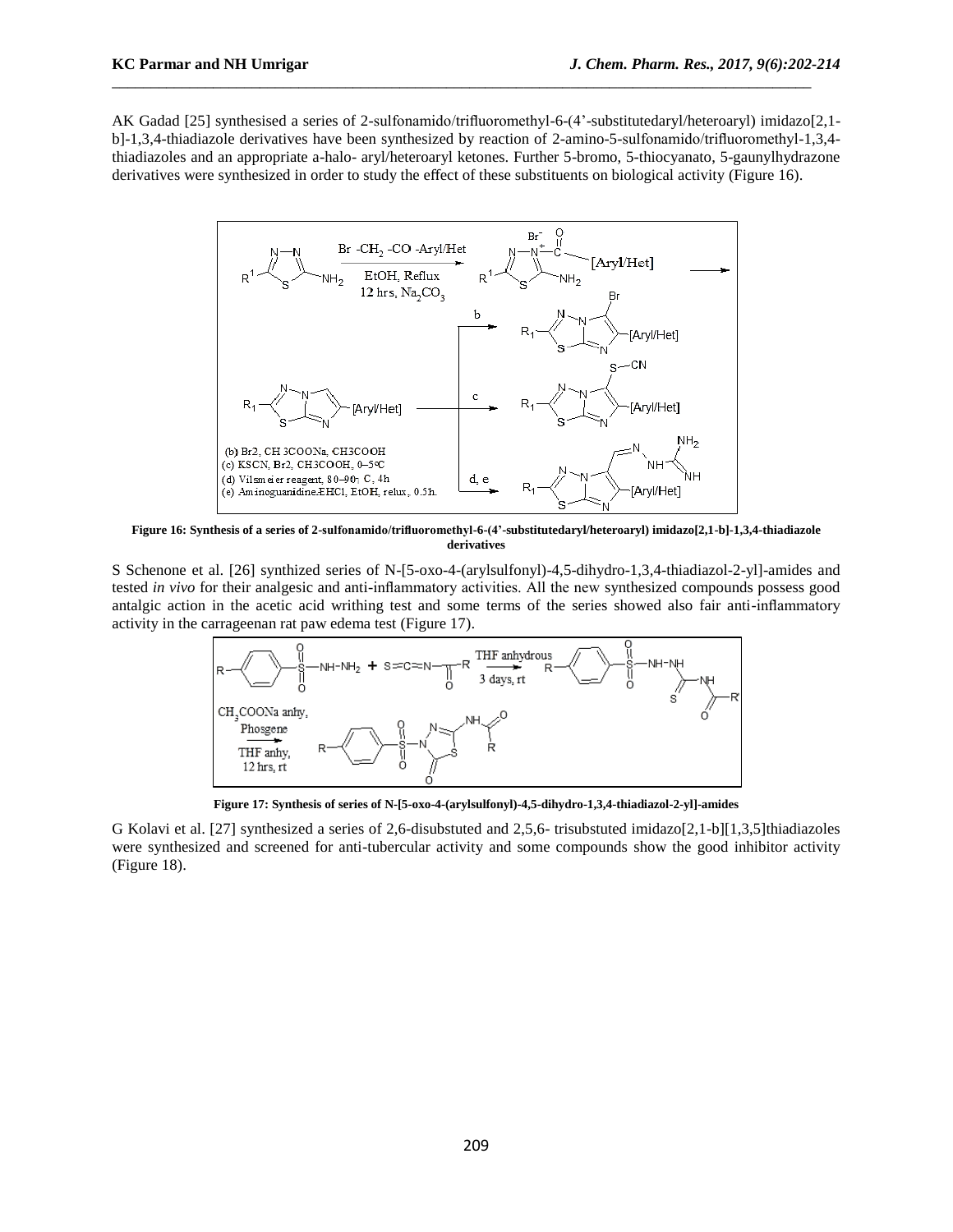

 $R = Cyclohexyl$ , 2-furyl, 2-thienyl,  $R' = H$ , Br

(a) DMF/POCl3, Na2CO3, (b) NaBH4, MeOH, rt, (c) NH2OH.HCl, Pyridine reflux, (d) SoCl2, digest 10 min, (e) (i)PhNH2, EtOH, reflux, (ii) Thioglycolic acid, benzene, reflux

#### **Figure 18: Synthesis of a series of 2,6-disubstuted and 2,5,6- trisubstuted imidazo[2,1-b][1,3,5]thiadiazoles**

P Zhan et al. [28] discover novel synthetic route for 2-(4-(2,4-dibromophenyl)-1,2,3-thidiazole-5-ylthio)acetamide derivatives. The entire synthesized compound subjected to anti-HIV activity evolution and most of the compound showed good range of activity (Figure 19).



**Figure 19: Novel synthetic route for 2-(4-(2,4-dibromophenyl)-1,2,3-thidiazole-5-ylthio)acetamide derivatives**

MN Noolvi et al. [29] synthesized a series of 2,5,6-trisubstitutrd imidzo[2,1-b][1,3,4] thidiazole derivative. Furthermore 5-bromo and 5-thiocyanato derivative were synthesized. Some of this compound was tested for anticancer activity (Figure 20).



**Figure 20: Series of 2,5,6-trisubstitutrd imidzo[2,1-b][1,3,4] thidiazole derivative**

NMA El-Rahman et al. [30] used both conventional and ultrasonic method to synthesize 1,3,4 – thiadiazole and bi(1,3,4 - thiadiazole) derivative (Figure 21).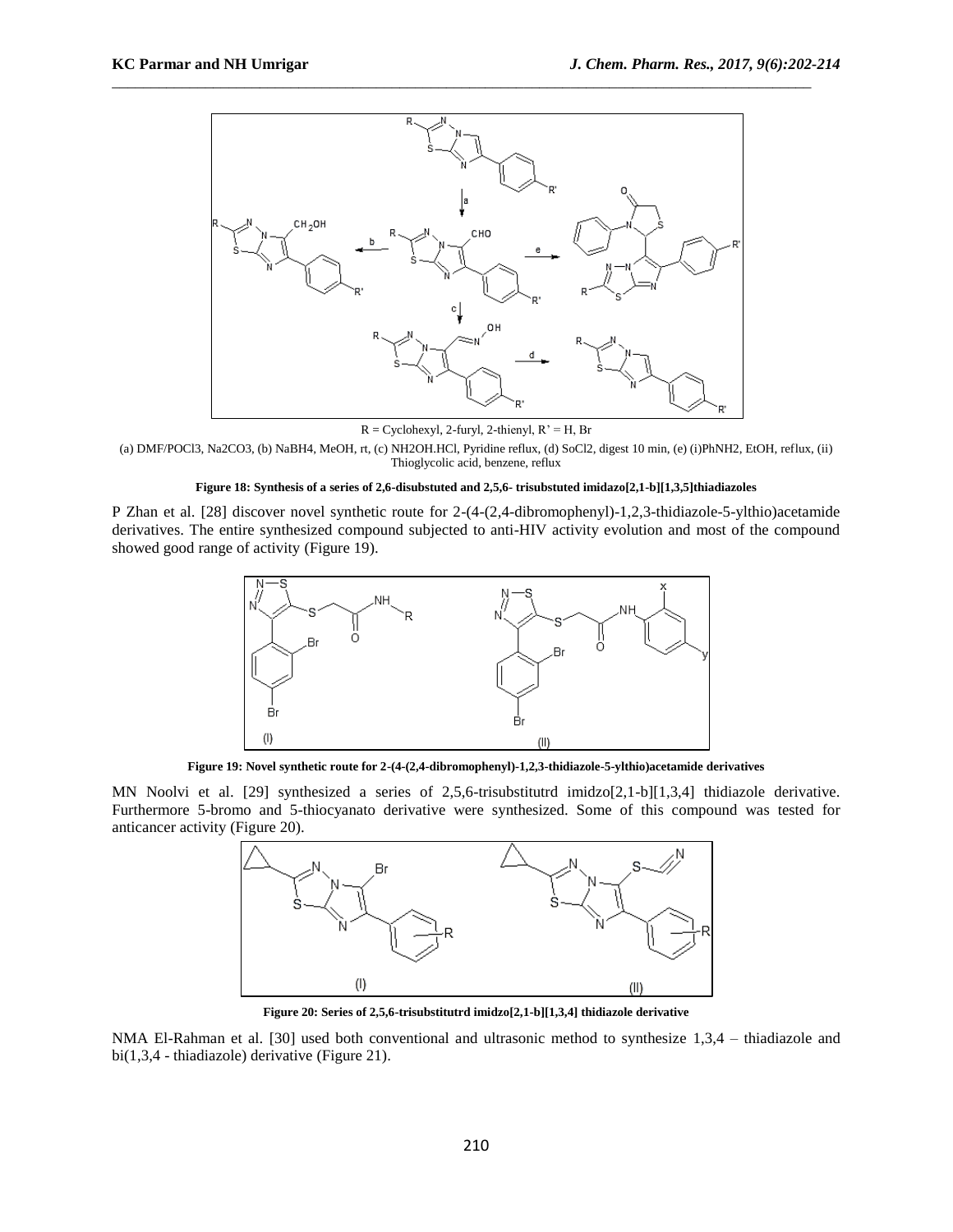

**Figure 21: Thiadiazole and bi(1,3,4 - thiadiazole) derivative**

M Amir et al. [31] used one pot synthetic route to synthesize series of 3,6 disubstituted-1,2,4-triazolo-[3,4,b]-1,3,4 thidiazoles. Some of this synthesized compound was tested for anti-inflammatory activity.



DA Ibrahim et al. [32] synthesized 3,6 disubstituted-triazolo-[3,4,b]-thidiazoles. The newly synthesizd compound were evaluated for their Cytotoxic acivity against a panel of 60 human cancer cell lines by National Cancer Institute (Figure 22).



**Figure 22: Synthesis of 3,6 disubstituted-triazolo-[3,4,b]-thidiazoles**

SS Karki et al. [33] substituted different alkyl group (side chain) on imidazothidiazole of Levamisole. The entire snthesized compound was tested for cytotoxicity. Among them some compound showed string cytotoxicity (Figure 23).



Figure 23: (a) (i) F-C<sub>6</sub>H<sub>4</sub>-COCH<sub>2</sub>Br, EtOH, (ii) Na<sub>2</sub>CO<sub>3</sub>, (b) Br<sub>2</sub>, gl. acetic acid, (c) POCl<sub>3</sub>, DMF, 80-90°C (d) KSCN, gl.Acetic acid, Br<sub>2</sub> in **gl.Acetic acid. 0-5°C**

I Khan et al. [34] prepared a new series of 4,5-disubstituted 2,4-dihydro-3H-1,2,4-triazole-3-thiones and 2,5 disubstituted-1,3,5-thidiazoles by dehydrative cyclization of hydrazine carbothioamide derivatives by refluxing in 4N aqueous sodium hydroxide by overnight reaction with phosphoric acid. The entire synthesised compound was tested for antioxidant activity.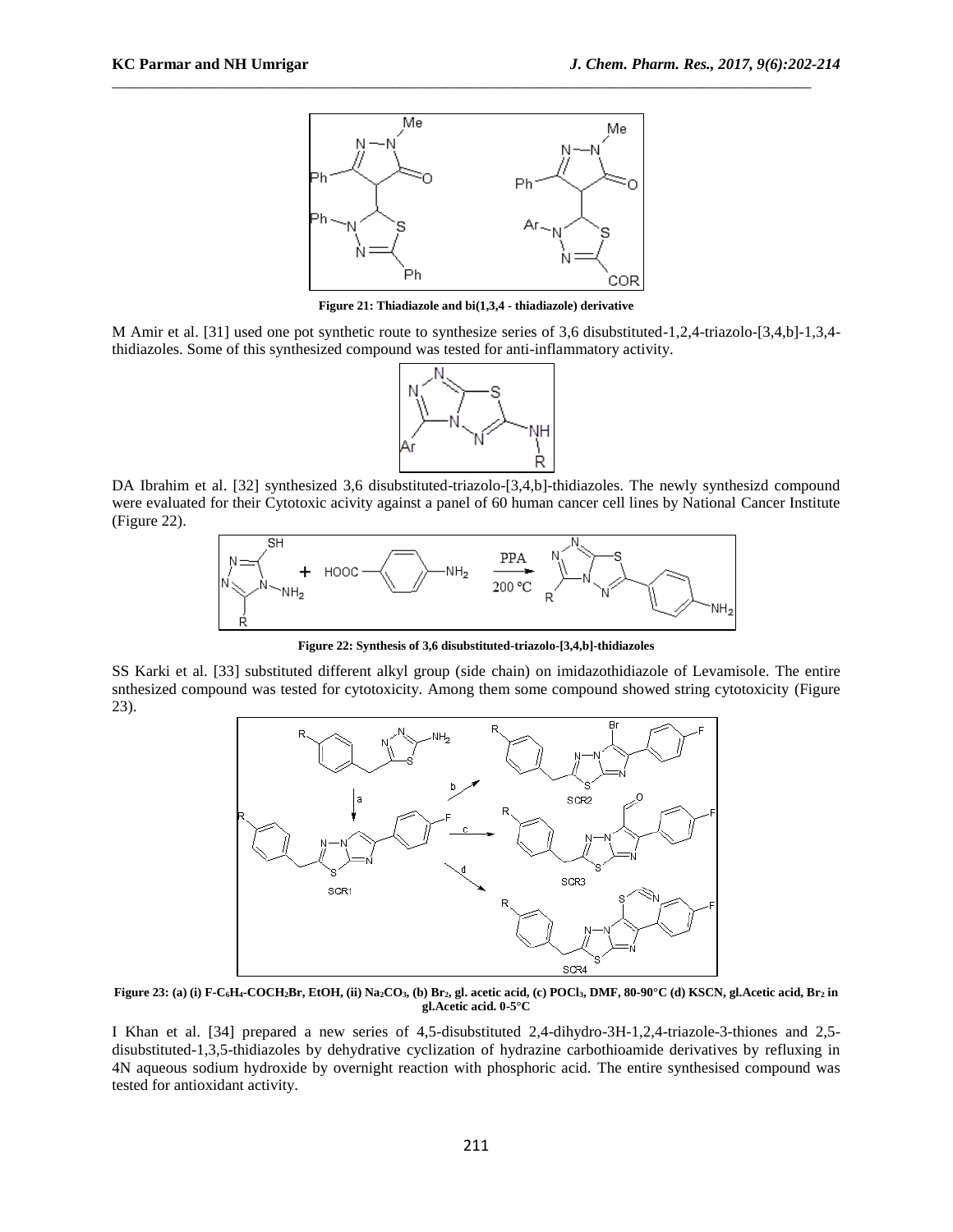

RS Lamani et al. [35] synthesized novel methylene bridged benzisoxazolyl imidazole [2,1-b] [1,3,4]thidiazole by using benzisoxazolyl-3-acetic acid and thiosemicarbezide. All the synthesized compounds were screened for antimicrobial activity (Figure 24).



**Figure 24: (i) Br2/AcOH. sodium acetate, (ii) NaNO2, AcOH, Reflux, 2 hr, (iii) Br2, KSCN, AcOH**

SK Srivastava et al. [36] synthesized 2-[2-{2-(Substitutedphenyl)-4-oxo-5-(substitutedaryliden)-1,3-thiazolidin} acetylimino]-mercapto-5-methyl-1,3,4-thiadiazole from 2-(2-hydrazinoacetyl)-mercapto-5-methyl-1,3,4-thiadiazole, using 2-mercapto-5-methyl-1,3,4-thiadiazole as the starting material. All the synthesized products were evaluated for their and antibacterial activity against *B. substilis, E. coli. K. Pneumonia* and *S. aureus* bacteria and antifungal activity against *A. niger*, *A. flavus, F. oxisporium* and *T. viride* fungi respectively. The structures of all the synthesized compounds have been determined by their spectral and micro analytical data (Figure 25).



**Figure 25: Synthesis of 2-[2-{2-(Substitutedphenyl)-4-oxo-5-(substitutedaryliden)-1,3-thiazolidin}-acetylimino]-mercapto-5-methyl-1,3,4 thiadiazole**

M Al-Ghorbani [37] synthesized 3-(2-aroylaryloxy) methyl-5-mercapto-4-phenyl-4H-1,2,4-triazole analogues (6a-e) and using Substituted phenyl benzoates as starting material. Synthesized compounds were evaluated by DPPH, nitric oxide and hydrogen peroxide radical scavenging methods. The investigation of antioxidant screening revealed that some of the tested compounds showed good to moderate antioxidant activity. Interestingly, the results show that the compounds containing electron releasing groups like methyl and methoxy exhibit good activities (Figure 26).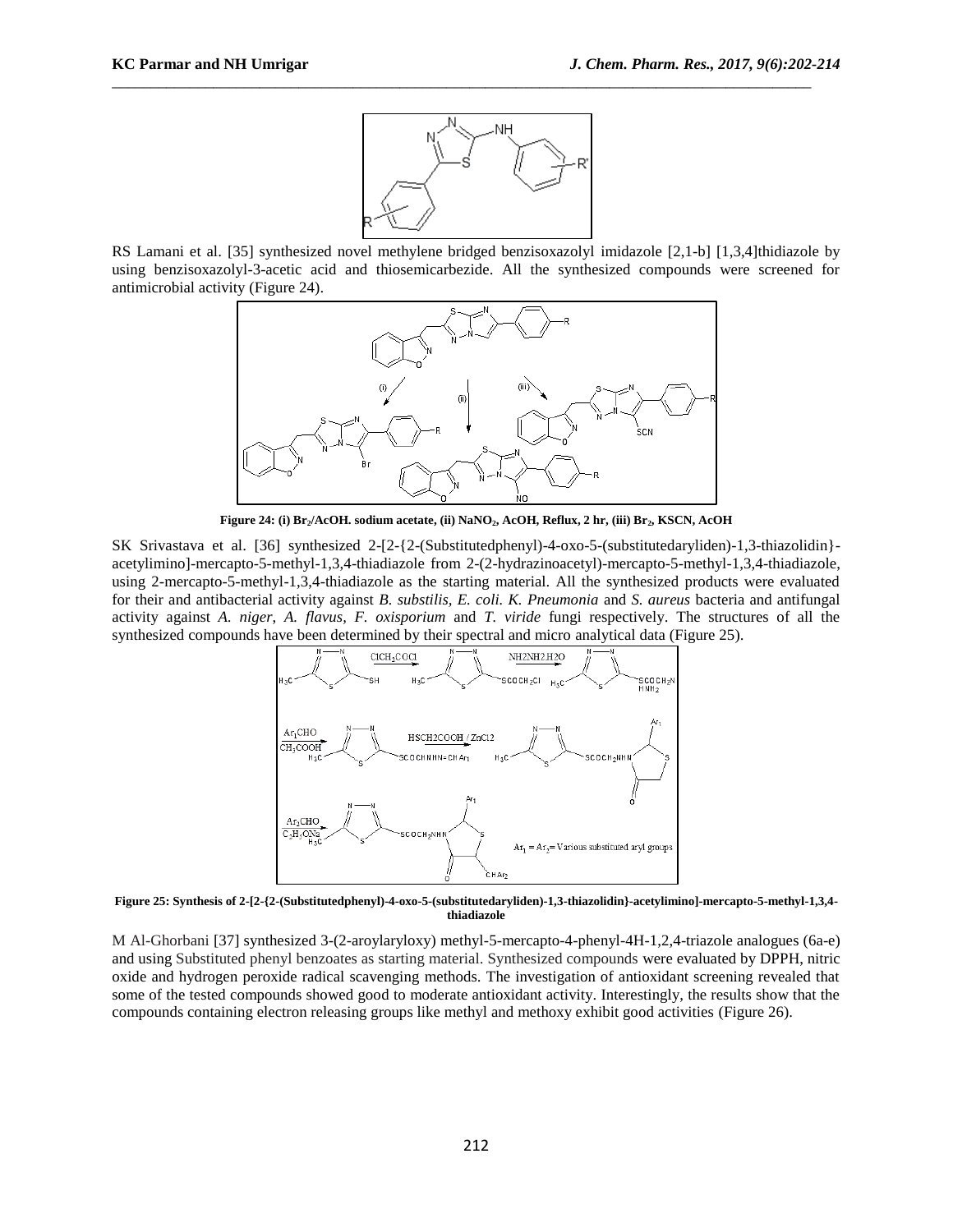

**Figure 26: Synthesis of 3-(2-aroylaryloxy) methyl-5-mercapto-4-phenyl-4H-1,2,4-triazole analogues**

DT Tayade and SA Waghmare [38] developed Single step synthesis of (2E)-1-[4-(3-substitutedimino-1,2,4dithiazolo) aminophenyl] -3- (3,4- dimethoxyphenyl) prop-2-en-1-one using liquid bromine in chloroform medium as an oxidizing agent. The products were isolated, characterized and justified on the basis of conventional elemental analysis, chemical characteristics and spectral studies (Figure 27).



**Figure 27: Single step synthesis of (2E)-1-[4-(3-substitutedimino-1,2,4-dithiazolo) aminophenyl] -3- (3,4- dimethoxyphenyl) prop-2-en-1-**

**one**

#### **REFERENCE**

- [1] NS Mahajan; SR Pattan; RL Jadhav; NV Pimpodkar; AM Manikrao. *Int J Chem Sci*. **2008**, 6(2), 800-806.
- [2] T Karabasanagouda; AV Adhikari; D Ramgopal; G Parameshwarappa. *Indian J Chem*. **2008**, 47B, 144- 152.
- [3] KM Basavaraja; B Somasekhar; S Appalaraju. *Indian J Heterocycl Chem*. **2008**, 18, 69-72.
- [4] TF Abbs; F Reji; SKC Devi; KK Thomas; KG Sreejalekshmi; SL Manju; M Francis; SK Philip; A Bharathan; KN Rajasekharan. *Indian J Chem*. **2008**, 47B, 1145-1150.
- [5] AA Chowki; CS Magdum; PL Ladda; SK Mohite. *Int J Chem Sci*. **2008**, 6(3), 1600-1605.
- [6] R Basawaraj; M Suresh; SS Sangapure. *Indian J Heterocycl Chem*. **2005**, 15,153-156.
- [7] A Hetzhein; A Mockel. *Adv Heterocycle Chem*. **1996**, **7**, 183.